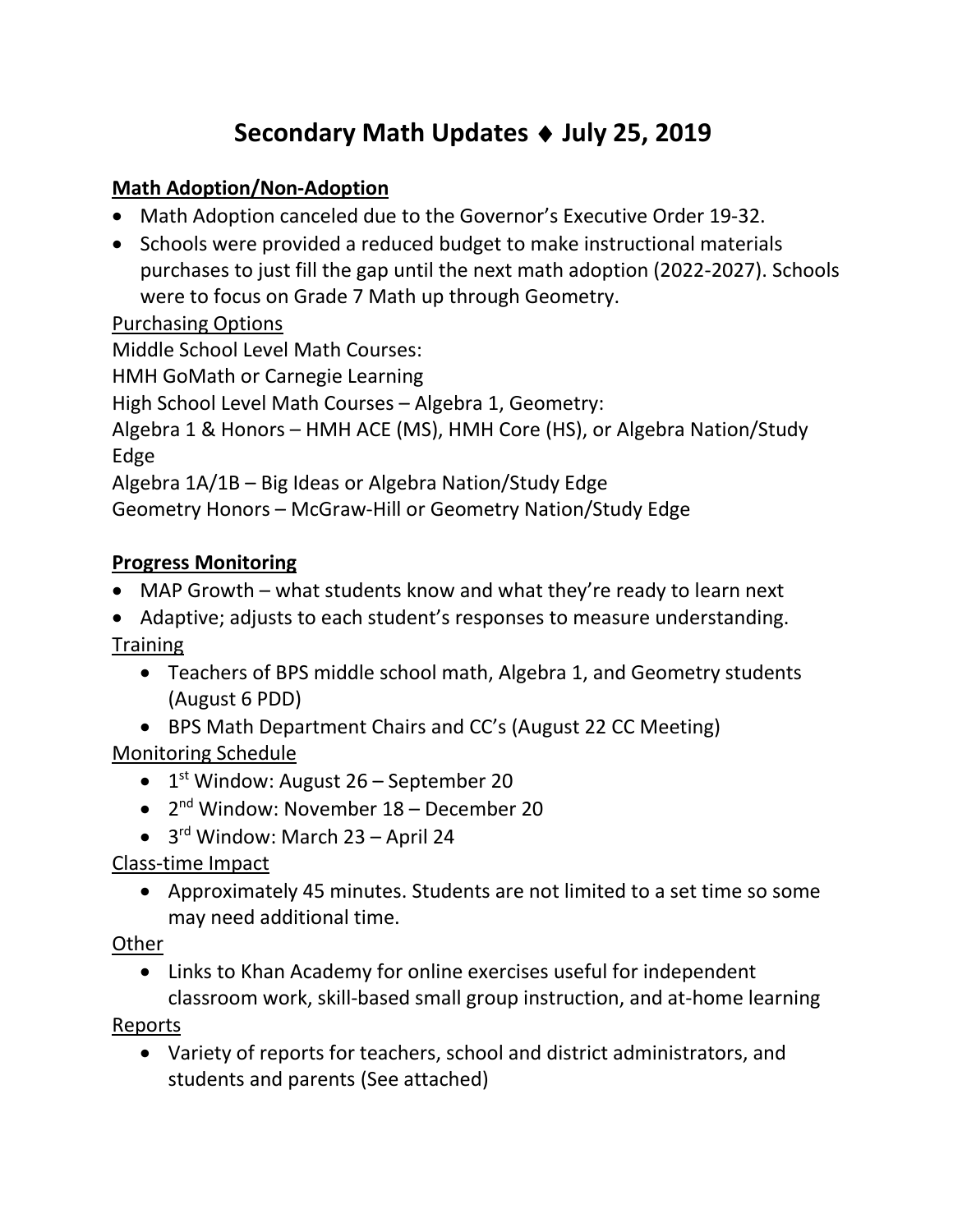## Learning Continuum Test View

Mathematics 6+, Grouped by Standard



22 The Learning Continuum Test View report: Shows skills and concepts to reinforce, develop, and introduce, based on students' RIT scores in each instructional area.

<sup>23</sup> Learning statements: Statements that define learning objectives to help guide instruction.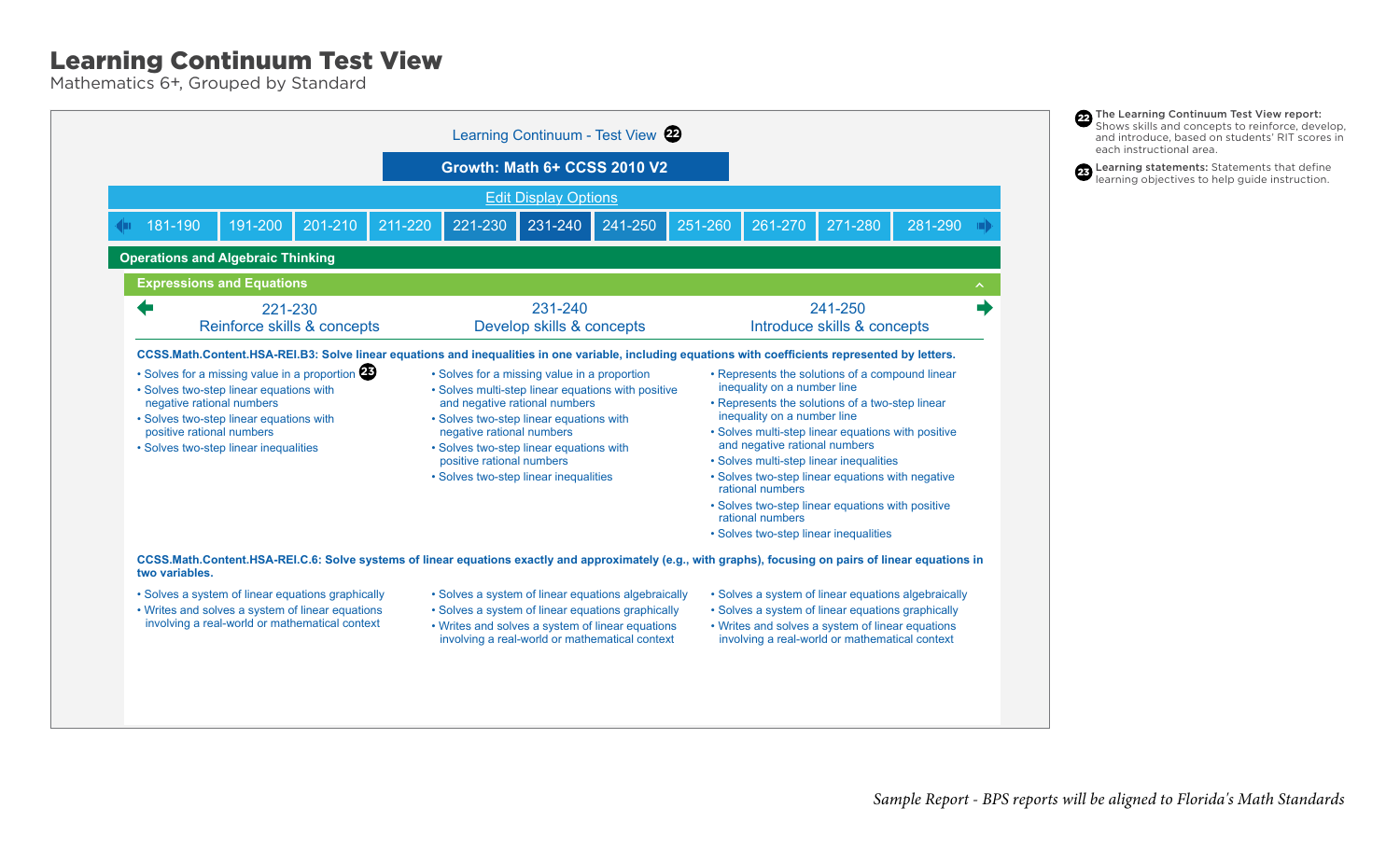## Achievement Status and Growth Summary With Quadrant Chart

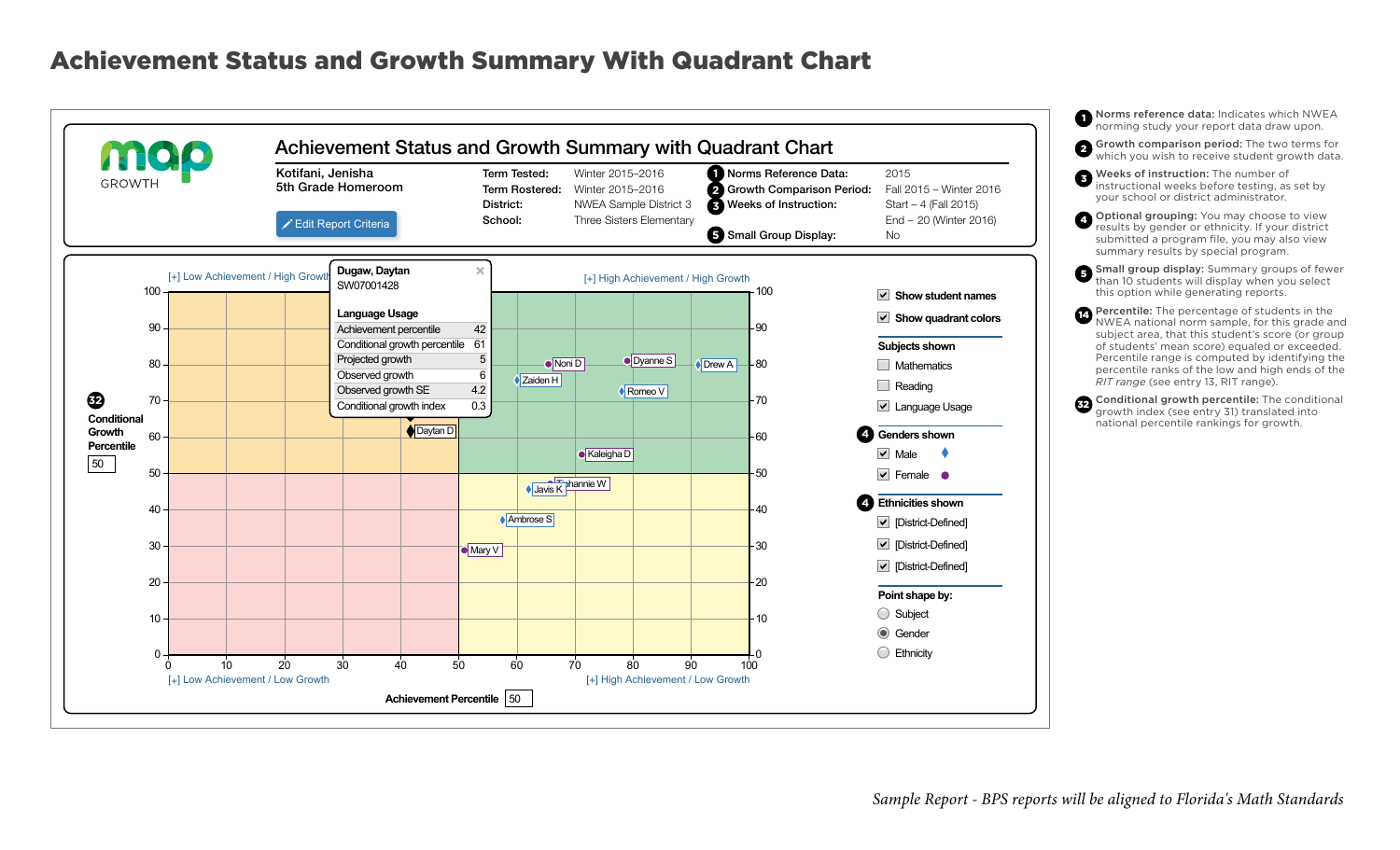## Student Progress Report



1 Norms reference data: Indicates which NWEA norming study your report data draw upon. **2** Growth comparison period: The two terms for which you wish to receive student growth data.

11 Goal performance area or instructional area: A learning area (e.g., geometry) within a subject (e.g., math). On the *Class Breakdown by Goal Report*, click the instructional area to access the *Learning Continuum Class View*.

**13 RIT range:** A range of RIT scores defined by the student's RIT score plus and minus one standard error of measurement. If the student took the test again relatively soon, you could expect their score to fall within this range about 68% of the time.

**14** Percentile: The percentage of students in the NWEA national norm sample, for this grade and subject area, that this student's score (or group of students' mean score) equaled or exceeded. Percentile range is computed by identifying the percentile ranks of the low and high ends of the *RIT range* (see entry 13, RIT range).

15 Lexile: A measure of the text complexity that helps you identify level-appropriate reading material for individual students.

26 Projected growth, growth projection, or typical growth: The change in RIT score that about half of US students will make over time, based on student growth norms. The student's initial score plus projected growth equals projected RIT. The *Student Growth Summary Report* shows grade-level growth projections, which are based on school growth norms.

27 Observed growth or RIT growth: The change in a student's RIT score during the growth comparison period. On the *Student Growth Summary Report*, observed growth is the endterm mean RIT minus the start-term mean RIT.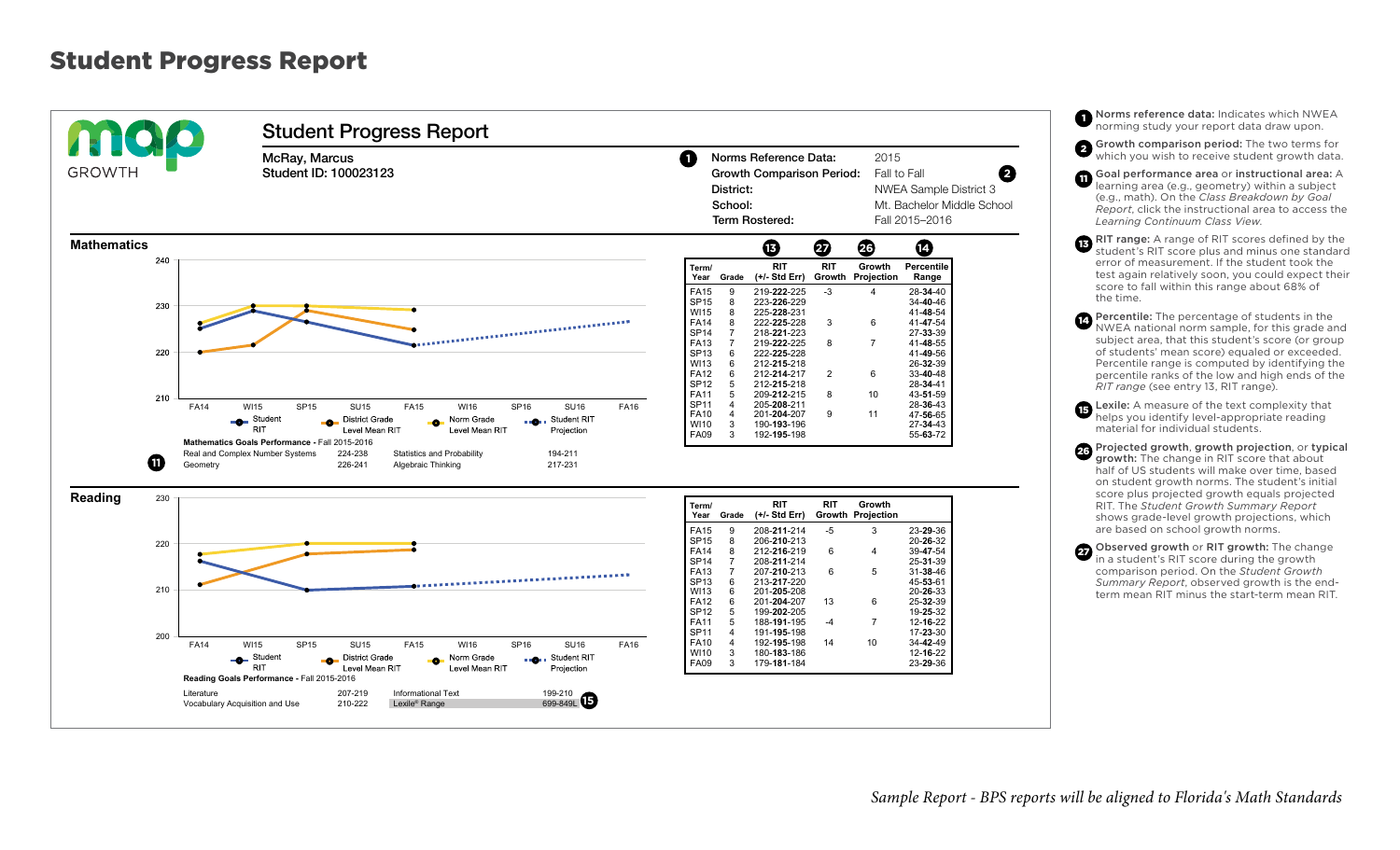## Student Goal Setting Worksheet

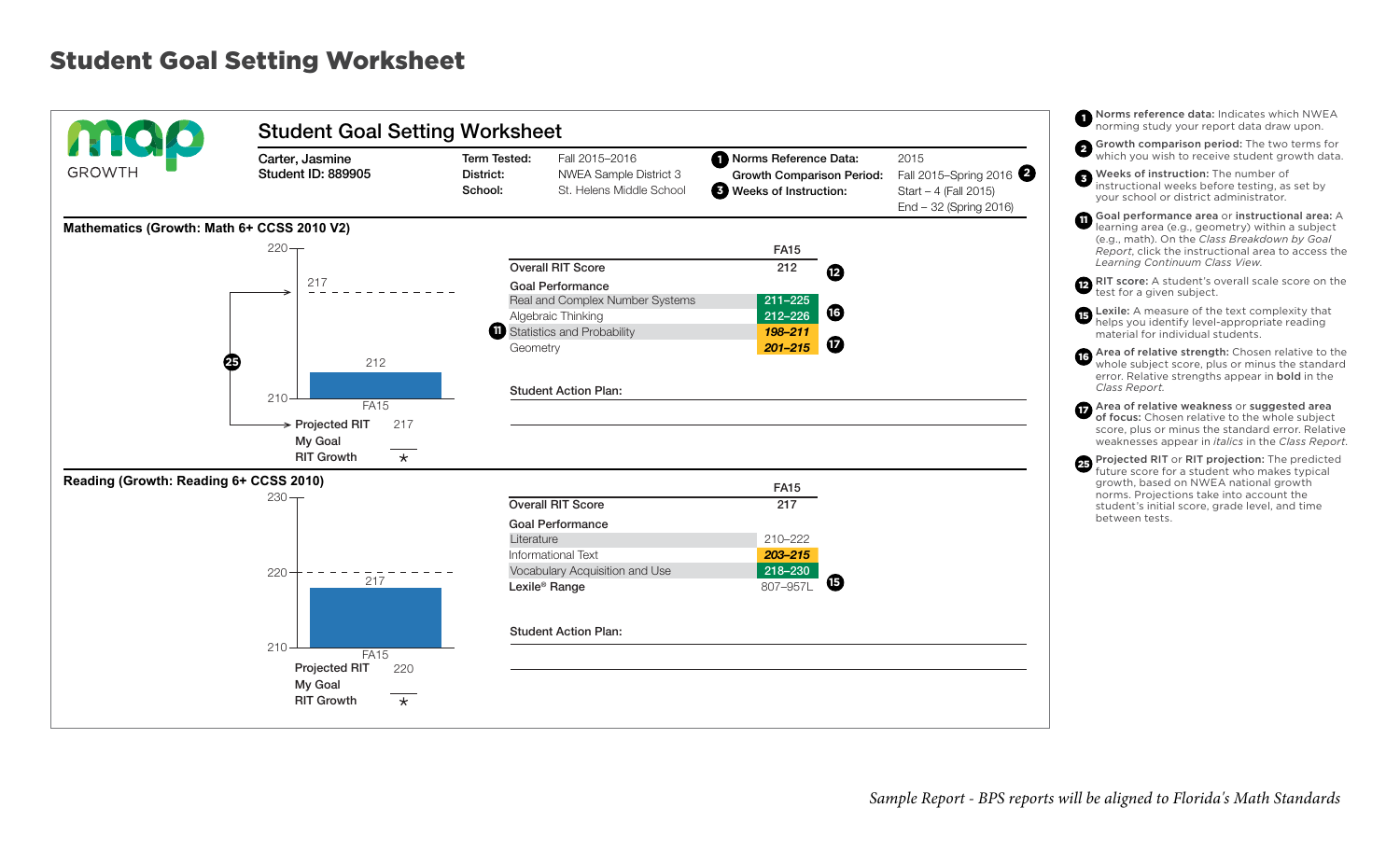## **Family Report**

#### **MQp** GROWTH

**Ciara Albert** Winter 2019 Family Report

Grade: 10 ID: 123 456 7890 Wilbur & Orville Wright Middle School

### **Designed specifically for parents**

What is this report? The Family Report shows how your child performed on the MAP Growth assessment.

What is MAP? MAP Growth is a computer-adaptive test taken up to 4 times a year.

Why is my child taking MAP Growth? Teachers use MAP Growth scores to help evaluate student performance, individualize their instruction, and set goals for students.

#### What does MAP Growth measure?

MAP Growth measures both achievement and growth on a Rasch unit (RIT) scale, which is used to determine your child's RIT score in each subject.

ACHIEVEMENT is how well your child has learned skills in each subject, compared nationally to more than 10 million students. GROWTH is your child's progress throughout the school year.



*Sample Report - BPS reports will be aligned to Florida's Math Standards*